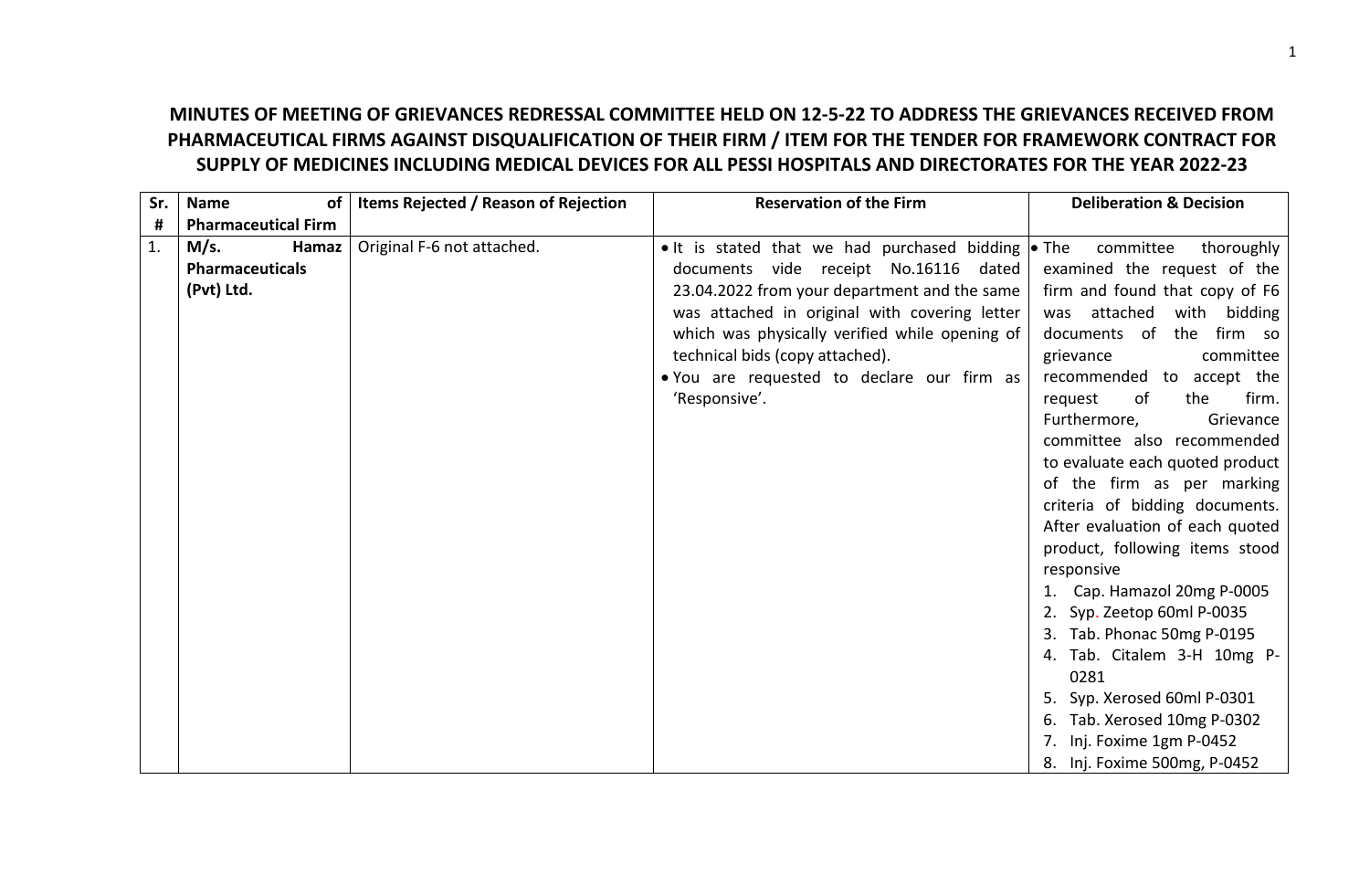|    |                                    |                                                                                                                                                                                                                |                                                                                                                                                                                                                                                                                                                                                                                                                                                                                                                                                                                                                                                                                | 9. Tab. Nixin 500mg P-0464                                                                                                                                                                                                                                                                                                                                                                                                                                                                                                                                                                                                                                                                                                                                   |
|----|------------------------------------|----------------------------------------------------------------------------------------------------------------------------------------------------------------------------------------------------------------|--------------------------------------------------------------------------------------------------------------------------------------------------------------------------------------------------------------------------------------------------------------------------------------------------------------------------------------------------------------------------------------------------------------------------------------------------------------------------------------------------------------------------------------------------------------------------------------------------------------------------------------------------------------------------------|--------------------------------------------------------------------------------------------------------------------------------------------------------------------------------------------------------------------------------------------------------------------------------------------------------------------------------------------------------------------------------------------------------------------------------------------------------------------------------------------------------------------------------------------------------------------------------------------------------------------------------------------------------------------------------------------------------------------------------------------------------------|
|    |                                    |                                                                                                                                                                                                                |                                                                                                                                                                                                                                                                                                                                                                                                                                                                                                                                                                                                                                                                                | 10. Tab. Nixin 250mg P-0464                                                                                                                                                                                                                                                                                                                                                                                                                                                                                                                                                                                                                                                                                                                                  |
|    |                                    |                                                                                                                                                                                                                |                                                                                                                                                                                                                                                                                                                                                                                                                                                                                                                                                                                                                                                                                | 11. Inj. Teraxone 1gm P-0466                                                                                                                                                                                                                                                                                                                                                                                                                                                                                                                                                                                                                                                                                                                                 |
|    |                                    |                                                                                                                                                                                                                |                                                                                                                                                                                                                                                                                                                                                                                                                                                                                                                                                                                                                                                                                | 12. Inj. Teraxone 500mg P-0466                                                                                                                                                                                                                                                                                                                                                                                                                                                                                                                                                                                                                                                                                                                               |
|    |                                    |                                                                                                                                                                                                                |                                                                                                                                                                                                                                                                                                                                                                                                                                                                                                                                                                                                                                                                                | 13. Susp. Suncef forte P-0475                                                                                                                                                                                                                                                                                                                                                                                                                                                                                                                                                                                                                                                                                                                                |
|    |                                    |                                                                                                                                                                                                                |                                                                                                                                                                                                                                                                                                                                                                                                                                                                                                                                                                                                                                                                                | 14. Cap. Suncef 400mg P-0474                                                                                                                                                                                                                                                                                                                                                                                                                                                                                                                                                                                                                                                                                                                                 |
|    |                                    |                                                                                                                                                                                                                |                                                                                                                                                                                                                                                                                                                                                                                                                                                                                                                                                                                                                                                                                | 15. Inj. Pyracef 1gm P-0476                                                                                                                                                                                                                                                                                                                                                                                                                                                                                                                                                                                                                                                                                                                                  |
|    |                                    |                                                                                                                                                                                                                |                                                                                                                                                                                                                                                                                                                                                                                                                                                                                                                                                                                                                                                                                | 16. Inj. Pyracef 2gm P-0476                                                                                                                                                                                                                                                                                                                                                                                                                                                                                                                                                                                                                                                                                                                                  |
|    |                                    |                                                                                                                                                                                                                |                                                                                                                                                                                                                                                                                                                                                                                                                                                                                                                                                                                                                                                                                | 17. Tab. Lupin 250mg P-478                                                                                                                                                                                                                                                                                                                                                                                                                                                                                                                                                                                                                                                                                                                                   |
| 2. | M/s.<br>Karim<br><b>Industries</b> | Technically rejected item No.P-0754<br>Absorbent Gauze 1 x 30 m as it was<br>declared substandard in supply of 2020.<br>Quoted Item No.P-0761 Tulle Dressing<br>for having less marks in market<br>experience. | • Firstly, we would like to clarify here that we $\bullet$ The<br>have already challenge our case of substandard<br>in NIH (National Institute of Health) for re-<br>testing. According to law, if DTL report is<br>challenged in NIH by company, the report of<br>concern DTL went invalid until unless the report<br>of NIH received. So, it should not be the part of<br>Procurement / Tender.<br>• Secondly, we have already attached past<br>performance & market experiences, now we<br>have again attached all supply orders of T.E.<br>No.P-0761 Tulle Dressing (Copy Attached).<br>• Our case may be reconsidered on merit and take<br>decision on justified grounds. | committee<br>thoroughly<br>examined the request of the<br>firm and found that the firm has<br>claimed in its Grievance that<br>they have already challenged the<br>case of "Substandard Absorbent<br>Gauze" in NIH (National Institute<br>of Health) for re-testing. The<br>Grievance committee asked to<br>PESSI Drug inspector to brief<br>about standard Procedure about<br>such cases. As per statement of<br>PESSI Drug inspector "PQCB<br>initially overviews such requests<br>of firms for re-testing after<br>declaration<br>of<br>Product<br>a<br>"Substandard" by any DTL of<br>Punjab. After due procedure &<br>Personal Hearing, PQCB decides<br>that either the case may be<br>forwarded to NIH for re-testing<br>or reject the request for re- |
|    |                                    |                                                                                                                                                                                                                |                                                                                                                                                                                                                                                                                                                                                                                                                                                                                                                                                                                                                                                                                | testing". The firm representative                                                                                                                                                                                                                                                                                                                                                                                                                                                                                                                                                                                                                                                                                                                            |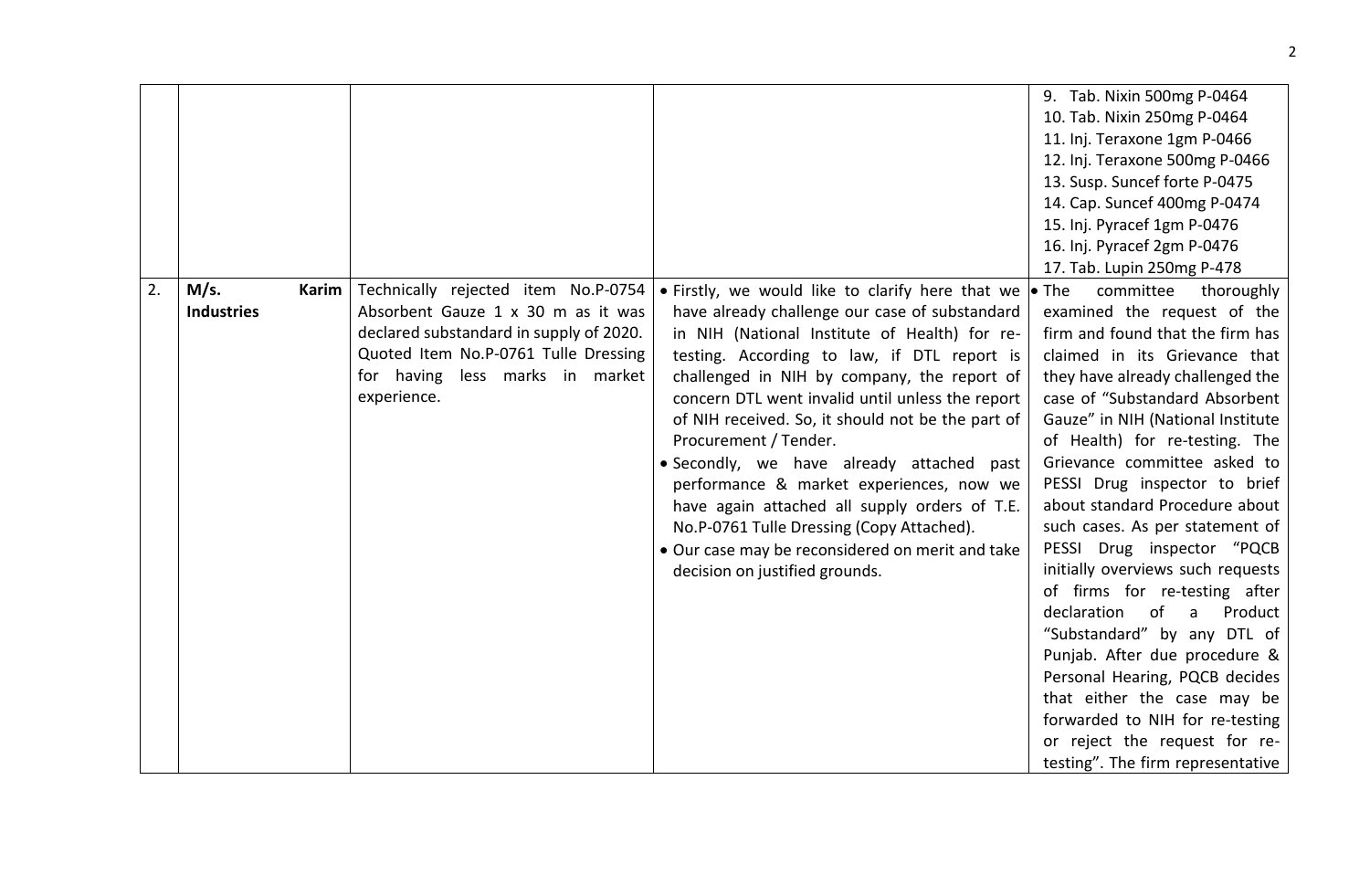|    |              |                 |                                                                                                                                                | could not be able to provide any<br>documentary evidence that the<br>case is pending in NIH. The firm<br>just applied in PQCB & all related<br>due procedure & Personal<br>hearing in PQCB is still pending.<br>So, Firm claim that case is<br>pending in NIH is not based<br>upon current status therefore,<br>Grievance<br>committee<br>recommended not to accept the<br>request of firm so the<br>"Substandard " quoted product<br>considered<br>is.<br>as<br>Non-<br>Responsive.<br>committee thoroughly<br>$\bullet$ The<br>examined the request of the<br>firm and found that the required<br>past performance & market<br>experiences regarding quoted "<br>Tulle Dressing" was available in<br>the bid and firm has also shown<br>documents.<br>supporting<br>Therefore, Grievance committee<br>recommended to accept the firm<br>request and considered said<br>Product as Responsive. |
|----|--------------|-----------------|------------------------------------------------------------------------------------------------------------------------------------------------|-------------------------------------------------------------------------------------------------------------------------------------------------------------------------------------------------------------------------------------------------------------------------------------------------------------------------------------------------------------------------------------------------------------------------------------------------------------------------------------------------------------------------------------------------------------------------------------------------------------------------------------------------------------------------------------------------------------------------------------------------------------------------------------------------------------------------------------------------------------------------------------------------|
| 3. | M/s. Brookes | Kohinoor Pharma | The Committee declared M/s. Kohinoor Pharma $\bullet$ The                                                                                      | committee<br>thoroughly                                                                                                                                                                                                                                                                                                                                                                                                                                                                                                                                                                                                                                                                                                                                                                                                                                                                         |
|    |              |                 | as Responsive in Technical Evaluation Report<br>(against Item # P-0745 & P-0746) where, as far as<br>our best knowledge the good manufacturing | examined the grievance request<br>of M/S Brookes submitted<br>against M/s. Kohinoor Pharma.                                                                                                                                                                                                                                                                                                                                                                                                                                                                                                                                                                                                                                                                                                                                                                                                     |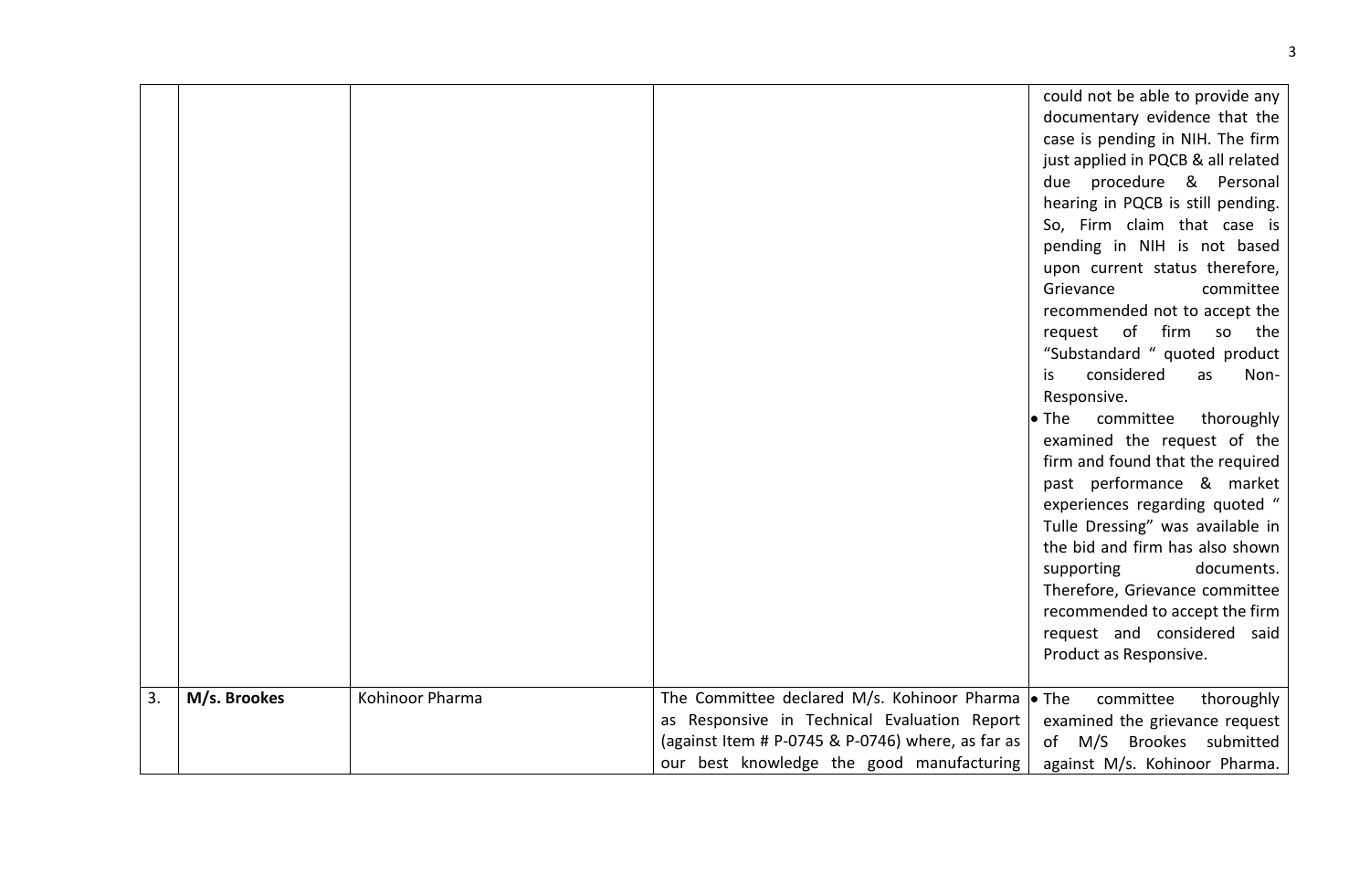|    |               |                                                        | practices certificate for drugs / medicines of same | The committee scrutinized the        |
|----|---------------|--------------------------------------------------------|-----------------------------------------------------|--------------------------------------|
|    |               |                                                        | pharma is expired until now. The company must       | Technical bid of M/S Kohinoor        |
|    |               |                                                        | be evaluated on the valid eGMP certificate of       | Pharma & found that the firm         |
|    |               |                                                        | Drugs / Medicines, as per the Compulsory            | has submitted / attached valid       |
|    |               |                                                        | Parameter Point No.IV in the bidding document of    | <b>GMP</b><br>(Good<br>Manufacturing |
|    |               |                                                        | 2022-23 as well as it is mentioned in bidding       | Certificate"<br>issued<br>by the     |
|    |               |                                                        | document that "failure to comply with any           | competent authority i.e. DRAP        |
|    |               |                                                        | compulsory parameter / knock out clauses will       | (Drug Regulatory Authority of        |
|    |               |                                                        | result in non-responsiveness of bidder for quoted   | Pakistan). Therefore, the claim      |
|    |               |                                                        | item".<br>Bidders comply<br>with<br>Compulsory      | of M/S Brookes was baseless &        |
|    |               |                                                        | Parameters knockout clauses will be evaluated       | false. Moreover, M/S Brookes         |
|    |               |                                                        | further for Marking Criteria.                       | also claimed that M/S Kohinoor       |
|    |               |                                                        | Moreover, Kohinoor Pharma is not prequalified in    | Pharma is not prequalified in        |
|    |               |                                                        | DGHS & DHA Punjab Tenders for the financial year    | DGHS & DHA Punjab Tenders for        |
|    |               |                                                        | of 2022-23 for the said products.                   | the financial year of 2022-23 for    |
|    |               |                                                        | We request to your respected committee to re-       | the said products. The grievance     |
|    |               |                                                        | evaluate this technical report and re-consider      | committee<br>discussed<br>and        |
|    |               |                                                        | Responsiveness status of M/s. Kohinoor Pharma       | highlighted that no any such Pre-    |
|    |               |                                                        | under the technical grounds.                        | qualification requirement was        |
|    |               |                                                        |                                                     | compulsory and not demanded          |
|    |               |                                                        |                                                     | from any firm in<br>bidding          |
|    |               |                                                        |                                                     | Documents. Hence, Grievance          |
|    |               |                                                        |                                                     | committee recommended not to         |
|    |               |                                                        |                                                     | accept the request of M/S            |
|    |               |                                                        |                                                     | Brookes and as a result "M/S         |
|    |               |                                                        |                                                     | Kohinoor remained Responsive         |
|    |               |                                                        |                                                     | in said item.                        |
| 4. | M/s. Wilshire | Ceftriaxone<br>500 <sub>mg</sub><br>did<br>Inj.<br>not | • Quoted Item No.466 Ceftriaxone Sodium for • The   | committee<br>thoroughly              |
|    |               | published due to typo-graphical error.                 | both strengths 1gm and 500 mg did not               | examined the request of the          |
|    |               |                                                        | published in technical evaluation report so it is   | firm and found that M/S              |
|    |               |                                                        | request to issue also the result of said item for   | Wilshire offered in its bid both     |
|    |               |                                                        | 500mg strength.                                     | strengths of Ceftriaxone Sodium      |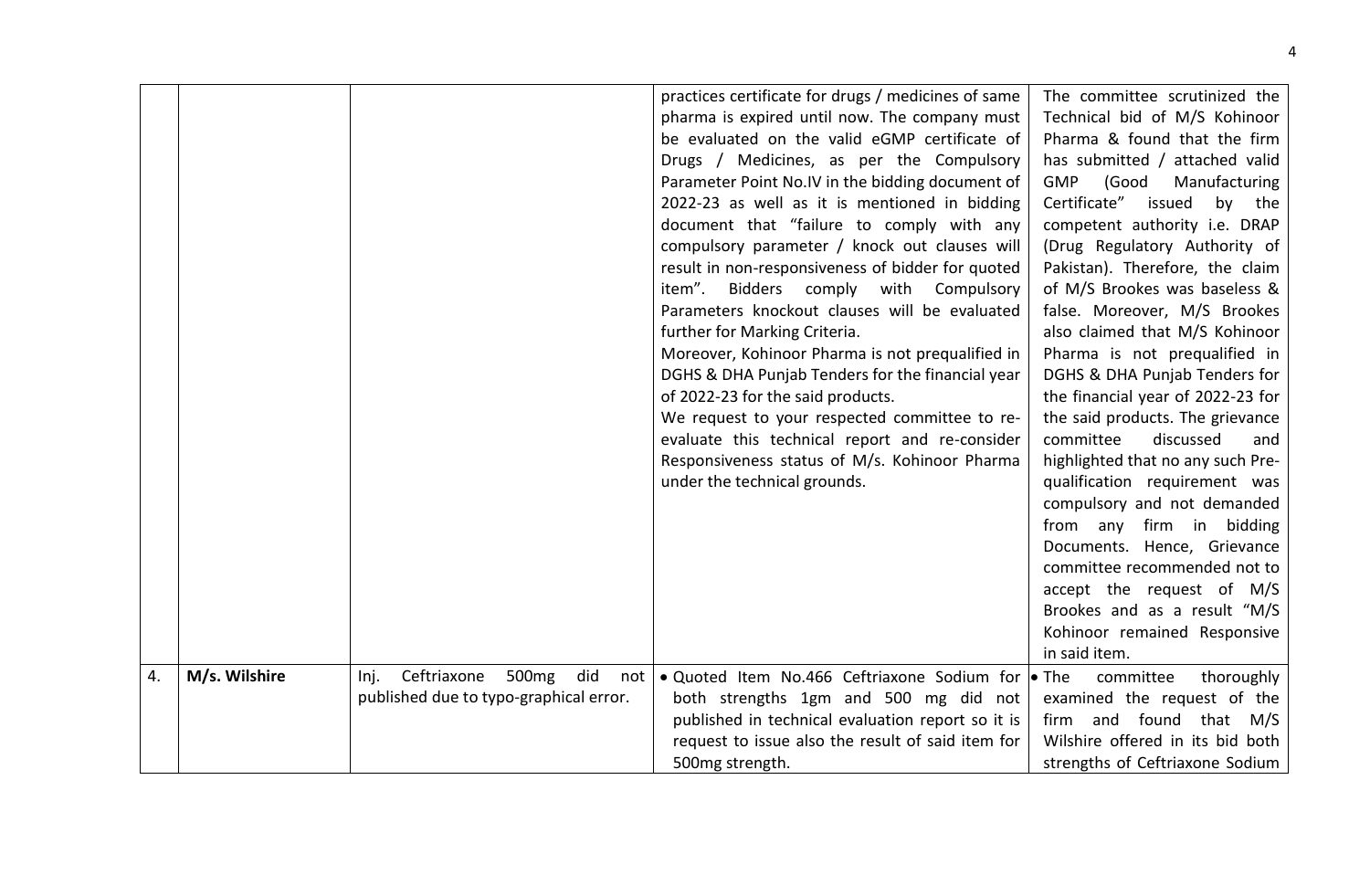|    |            |                                                                                                                          | . The quoted item No.476 Inj. Cefoperazone +<br>Salbactum for 2gm but result mentioned<br>responsive against 1gm. Please consider our<br>item as quoted for 2gm.                                                                                                                                                                                                                                      | injection i.e. 500mg & 1gm but<br>due to typographical error only<br>1gm was mentioned in result of<br>Technical evaluation. So, after<br>examination of Technical Bid of<br>Committee<br>firm,<br>the<br>recommended that approval<br>may be accorded to include inj<br>Ceftriaxone 500mg<br>also &<br>considered as Responsive.<br>$\bullet$ The<br>committee<br>thoroughly<br>examined the request of the<br>firm and found that M/S<br>Wilshire offered in its bid Inj.<br>Cefoperazone + Salbactum 2gm<br>but due to typographical error<br>1gm was mentioned in result of<br>Technical evaluation. So, after<br>examination of Technical Bid of<br>the<br>Committee<br>firm,<br>recommended<br>that<br>Cefoperazone + Salbactum 2gm<br>shall be responsive instead of<br>1gm. |
|----|------------|--------------------------------------------------------------------------------------------------------------------------|-------------------------------------------------------------------------------------------------------------------------------------------------------------------------------------------------------------------------------------------------------------------------------------------------------------------------------------------------------------------------------------------------------|-------------------------------------------------------------------------------------------------------------------------------------------------------------------------------------------------------------------------------------------------------------------------------------------------------------------------------------------------------------------------------------------------------------------------------------------------------------------------------------------------------------------------------------------------------------------------------------------------------------------------------------------------------------------------------------------------------------------------------------------------------------------------------------|
| 5. | M/s. Ipram | Compulsory parameter of serial No.6 is<br>not obtained and in undertaking, the<br>word of sub-standard is not mentioned. | • The Company was declared as "Not Qualified on $\bullet$ The<br>Compulsory Parameter" and it is stated that we<br>attached all the requisite documents as required<br>in compulsory parameter of your bidding<br>documents further if our firm is disqualified due<br>to some wording issue which could not be<br>printed as required by you in bidding<br>documents, we can provide you undertaking | committee<br>thoroughly<br>examined the request of the<br>firm and during inspection of<br>Technical bid of firm found that<br>there<br>was<br>compulsory<br>a<br>in<br>Requirement<br><b>Bidding</b><br>documents that The firm had to<br>submit undertaking on Judicial                                                                                                                                                                                                                                                                                                                                                                                                                                                                                                           |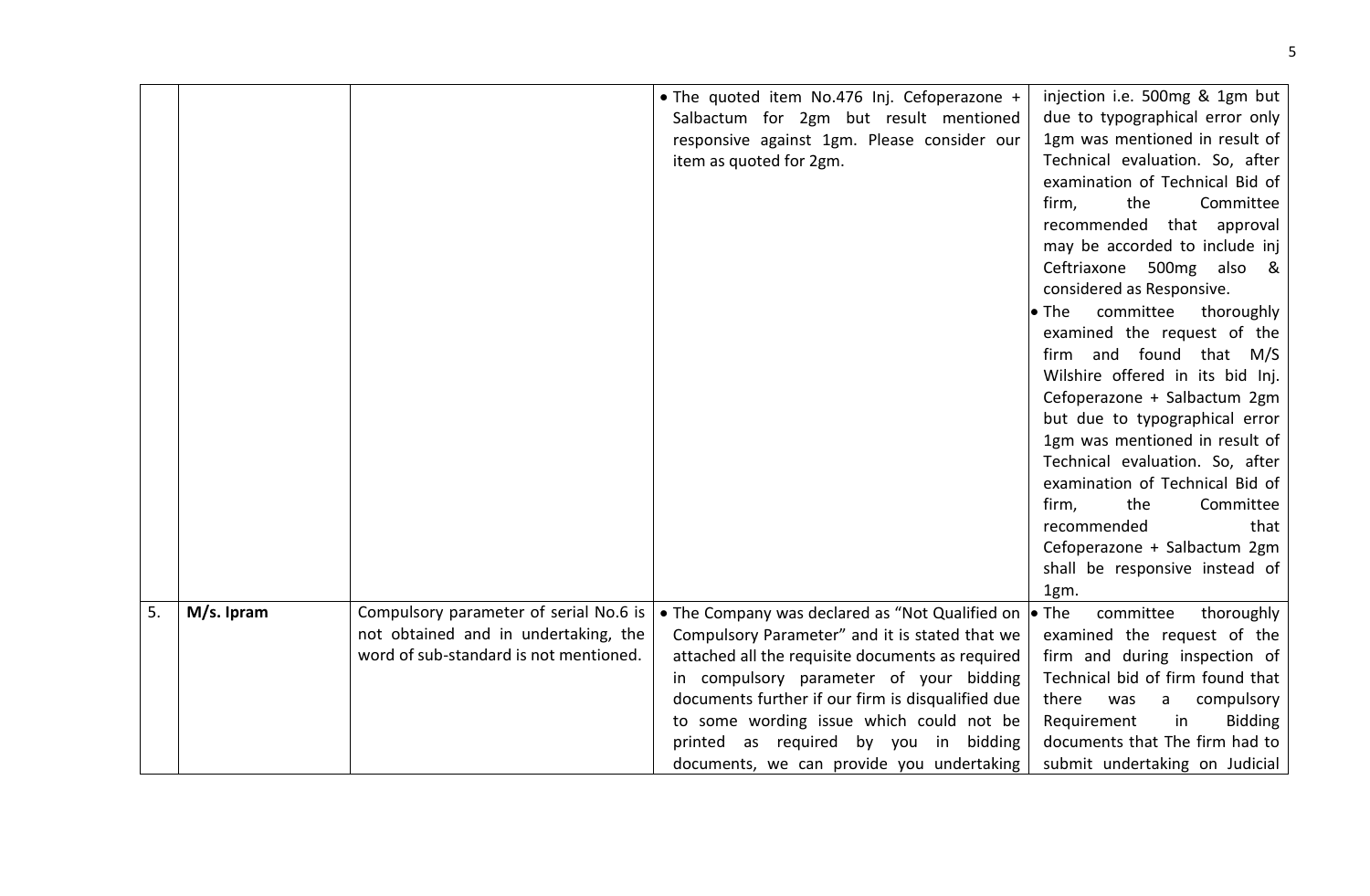|    |                                                         |                                | again on judicial paper.<br>• We request you to declare us successful.                                                                                                                                                                                                                                                                                                                                           | Paper that firm's No product<br>was declared as "adulterated or<br>Substandard or Spurious" by any<br>DTL During last Financial Year.<br>The firm submitted incomplete<br>undertaking by omitting the<br>word<br>"Substandard".<br>The<br>technical member of Grievance<br>committee briefed to other<br>members that there is a huge<br>difference between adulterated,<br>Substandard and Spurious Drugs<br>& Mostly DTLs declare Drugs as<br>Substandard so this negligence is<br>of critical nature & can't be<br>overlooked. So, the grievance<br>committee recommended<br>not<br>to accept the request of the firm |
|----|---------------------------------------------------------|--------------------------------|------------------------------------------------------------------------------------------------------------------------------------------------------------------------------------------------------------------------------------------------------------------------------------------------------------------------------------------------------------------------------------------------------------------|--------------------------------------------------------------------------------------------------------------------------------------------------------------------------------------------------------------------------------------------------------------------------------------------------------------------------------------------------------------------------------------------------------------------------------------------------------------------------------------------------------------------------------------------------------------------------------------------------------------------------|
| 6. | M/s.<br>Shaigan<br><b>Pharmaceuticals</b><br>(Pvt) Ltd. | No Drug Registration attached. | . The Brotin Tablet 2.5 mg (Bromocriptine<br>Mesylate 2.5mg) (PESSI # P-0353) but our<br>technical bid declared non-responsive in your<br>Technical Evaluation Report with remarks that<br>"No Registration".<br>• In this regard, it is stated that we have attached<br>the Drug Registration (#013975) of Brotin Tabs<br>2.5 mg along with Renewal at Page No.9 to 61 in<br>our technical bid (copy attached). | and considered the firm as Non-<br>Responsive.<br>$\bullet$ The<br>committee<br>thoroughly<br>examined the request of the<br>firm and found that the essential<br>"Drug Registration Letter along<br>with its Renewal" for "Brotin<br>2.5mg Tablet was provided by<br>the firm. So, the Grievance<br>committee recommended<br>to<br>accept the firm request and<br>considered<br>said<br>Product as<br>Responsive.                                                                                                                                                                                                       |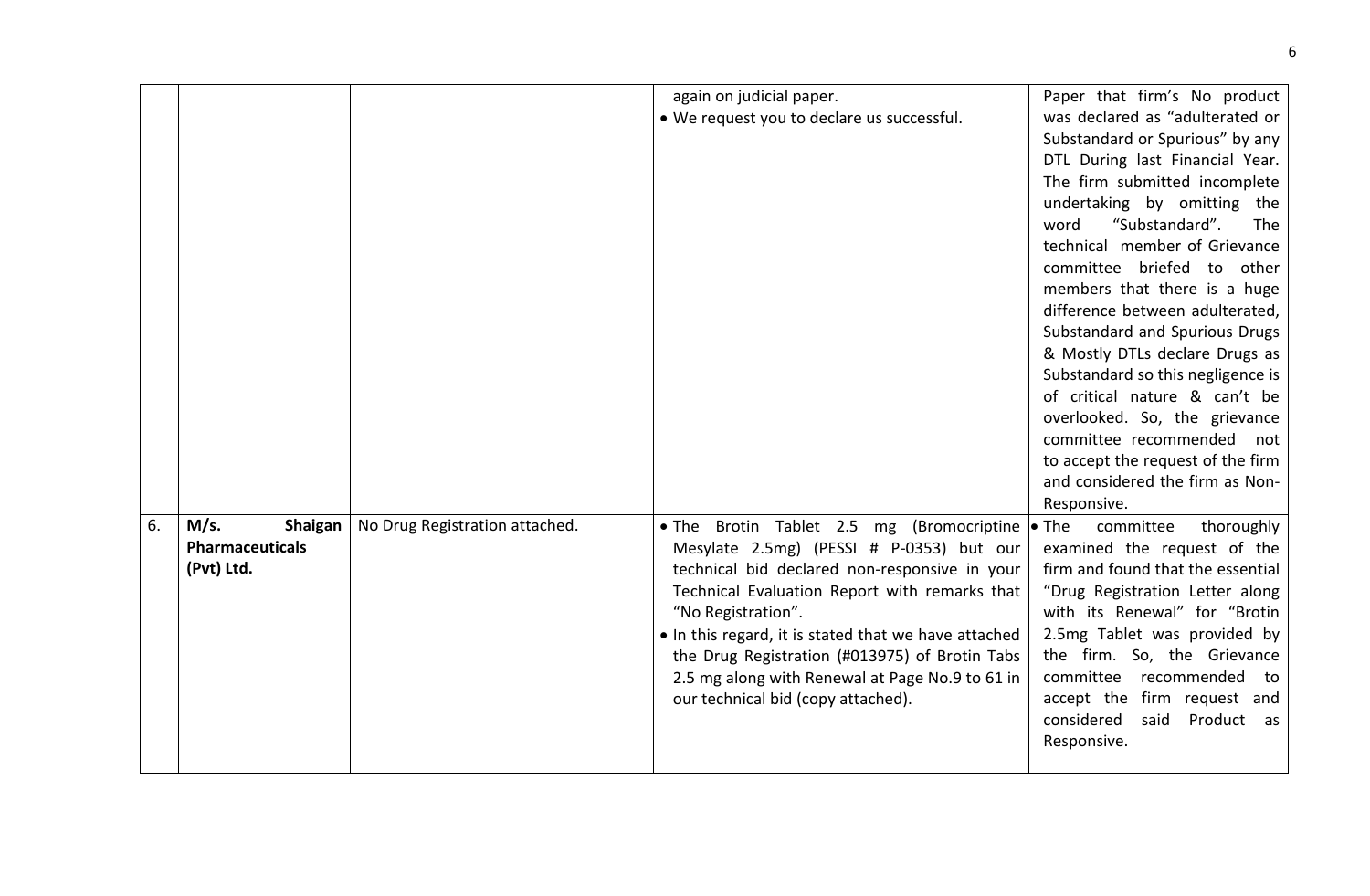| 7. | M/s. Glitz                   | The source of raw                  | material and | • Our products have been non-responsive due to $\bullet$ The                                               | committee<br>thoroughly                                |
|----|------------------------------|------------------------------------|--------------|------------------------------------------------------------------------------------------------------------|--------------------------------------------------------|
|    |                              | experience of quality              | product not  | some reason. Our clarification is as under: -                                                              | examined the request of the                            |
|    |                              | attached.                          |              | • P-0030: Source & purchase orders attached                                                                | firm and complete Technical Bid                        |
|    |                              |                                    |              | • P-0113: Source, purchase orders & stability                                                              | submitted by M/S Glitz. The                            |
|    |                              |                                    |              | study attached                                                                                             | required documents mentioned                           |
|    |                              |                                    |              | • P-0235: Source & purchase orders attached                                                                | in Grievance<br>request<br>was                         |
|    |                              |                                    |              | • P-0240: Purchase orders attached                                                                         | attached only for 01 Product.                          |
|    |                              |                                    |              | • P-0242: Purchase orders attached                                                                         | the<br>Moreover,<br>firm                               |
|    |                              |                                    |              | • P-0242: Purchase orders attached                                                                         | Representative also could not be                       |
|    |                              |                                    |              | · P-0247: Source, purchase orders & sample                                                                 | able to prove attachment of                            |
|    |                              |                                    |              | attached                                                                                                   | deficient documents in his                             |
|    |                              |                                    |              | • P-0266: Source, stability study &<br>production                                                          | technical bid. So, the grievance                       |
|    |                              |                                    |              | capacity attached                                                                                          | committee only recommended                             |
|    |                              |                                    |              | • P-0281: Purchase orders attached                                                                         | to consider the Product with                           |
|    |                              |                                    |              | • P-0338: Purchase orders attached                                                                         | PESSI NO. P-0030 as Responsive                         |
|    |                              |                                    |              | • P-0474: Purchase orders & samples attached                                                               | but all remaining Products                             |
| 8. | <b>The</b><br>M/s.<br>Searle | Sample of quoted said item was not |              |                                                                                                            | remained as Non-responsive.                            |
|    | Company Ltd.                 | provided.                          |              | • We would like to point out that all the items • The<br>applied in tender are qualified but the said item | committee<br>thoroughly<br>examined the request of the |
|    |                              |                                    |              | P-0718 Inj. Hospicain (Bupivacaine) is being                                                               | firm and found that the sample                         |
|    |                              |                                    |              | disqualified due to missing sample.                                                                        | of said item with PESSI No. P-                         |
|    |                              |                                    |              | . We have already submitted the required                                                                   | 0718 i.e.<br>Hospicain<br>Inj.                         |
|    |                              |                                    |              | samples against the said item at the time of                                                               | (Bupivacaine) was provided by                          |
|    |                              |                                    |              | submission of tender.                                                                                      | the firm but was packed or                             |
|    |                              |                                    |              | . We would request you to accept our request                                                               | mixed with other samples. The                          |
|    |                              |                                    |              | and considered the said item as qualified.                                                                 | Committee physically inspected                         |
|    |                              |                                    |              |                                                                                                            | the sample in presence of all                          |
|    |                              |                                    |              |                                                                                                            | members and the Grievance                              |
|    |                              |                                    |              |                                                                                                            | committee recommended<br>to                            |
|    |                              |                                    |              |                                                                                                            | accept the firm request and                            |
|    |                              |                                    |              |                                                                                                            | considered<br>Product as<br>said                       |
|    |                              |                                    |              |                                                                                                            | Responsive.                                            |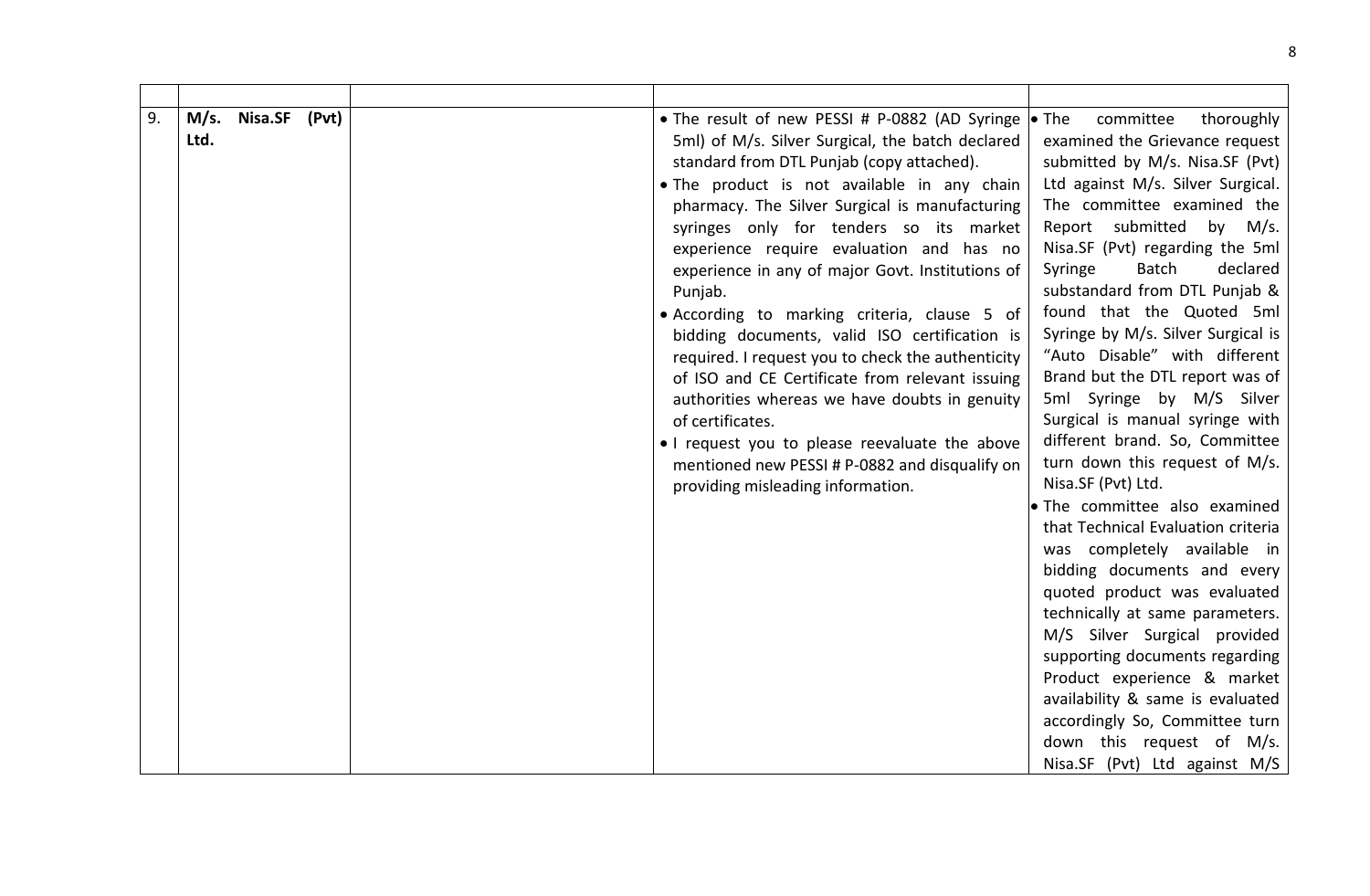|     |                                     |                                                            | Silver Surgical.                              |
|-----|-------------------------------------|------------------------------------------------------------|-----------------------------------------------|
|     |                                     |                                                            | · M/S Silver Surgical provided                |
|     |                                     |                                                            | valid<br><b>ISO</b><br>Certification<br>in in |
|     |                                     |                                                            | Technical Bid. The firm (M/s.                 |
|     |                                     |                                                            | Nisa.SF (Pvt) Ltd) representatives            |
|     |                                     |                                                            | informed that the certificate is              |
|     |                                     |                                                            | not attested by notary public.                |
|     |                                     |                                                            | There was no any requirement                  |
|     |                                     |                                                            | compulsion<br>in<br>bidding<br>or             |
|     |                                     |                                                            | documents regarding attestation               |
|     |                                     |                                                            | of such certificates and same                 |
|     |                                     |                                                            | parameter was adopted for all                 |
|     |                                     |                                                            | firms and quoted products. So,                |
|     |                                     |                                                            | Committee turn down this                      |
|     |                                     |                                                            | griveance of M/s. Nisa.SF (Pvt)               |
|     |                                     |                                                            | Ltd against M/S Silver Surgical.              |
|     |                                     |                                                            | . As per all above details, the               |
|     |                                     |                                                            | committee recommended to not                  |
|     |                                     |                                                            | accept the request of M/s.                    |
|     |                                     |                                                            | Nisa.SF (Pvt) Ltd. against M/S                |
| 10. | M/s.<br><b>Nisa</b><br><b>Impex</b> | • According to bidding documents, compulsory $\bullet$ The | Silver Surgical.<br>committee<br>thoroughly   |
|     | (Pvt) Ltd.                          | parameter Clause-iii, the Registration Certificate         | examined the Grievance request                |
|     |                                     | of Silver Surgical (copy attached) MDMR-000127             | submitted by M/s. Nisa. Impex                 |
|     |                                     | is for Auto Disable Syringes while the new PESSI           | (Pvt) Ltd against M/s. Silver                 |
|     |                                     | # P-0879 is only of disposable syringe. This               | The<br>Surgical.<br>committee                 |
|     |                                     | indicates that Silver Surgical have no registration        | examined the Report submitted                 |
|     |                                     | of medical devices for 1cc and insulin.                    | by M/s. Nisa. Impex (Pvt)                     |
|     |                                     | . The registration of disposable syringes is               | regarding the 1ml Syringe and                 |
|     |                                     | categorized in medical devices while there is no           | insulin and recommended to                    |
|     |                                     | exemption by Drug Regulatory Authority while               | turn down this request of M/s.                |
|     |                                     | Silver Surgical have no registration of their              | Nisa. impex (Pvt) Ltd. against                |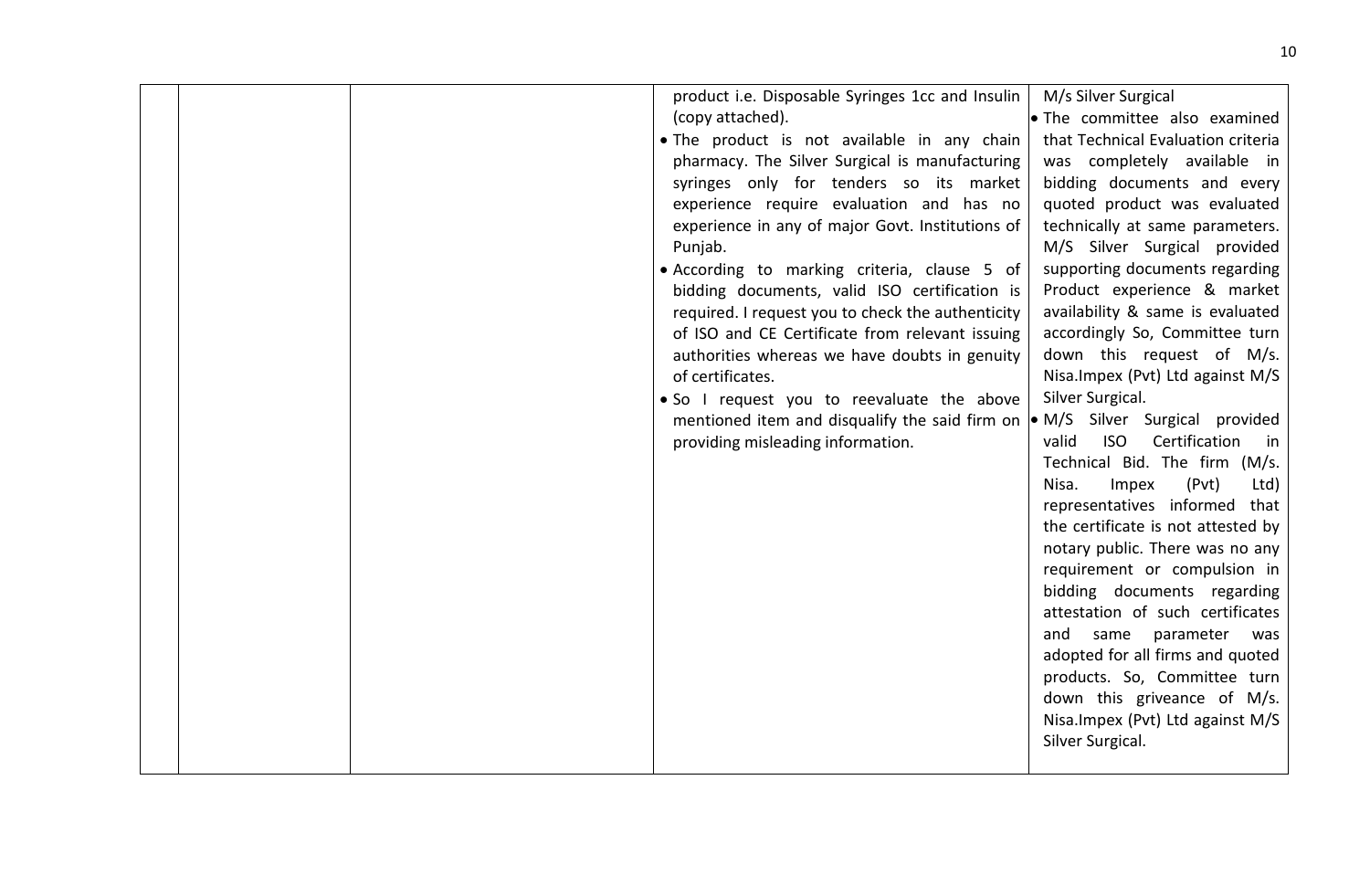| 11 | M/s. Novo Nordisk | · M/s. Novo Nordisk & M/s. Getz Pharma have<br>been qualified against human insulin PESSI Item<br>No.P-0538, P-0539 & P-0542, we would like to<br>draw your attention on following facts: -<br>• Human Insulin is a biological / biotherapeutic<br>product and WHO, EMA & USFDA defines<br>"Biological products are a diverse category of<br>products and are generally large, complex<br>molecules. These products may be produced<br>through biotechnology in a living system, such<br>as a microorganism, plant cell, or animal cell,<br>and are often more difficult to characterize than<br>small molecule drugs".<br>· As per International Guidelines of WHO, EMA,<br>USFDA and IFPMA, biological products are<br>approved under following pathway.<br>• Reference Products (usually known as Innovator<br>or Originators)<br>. Biosimilar Products (highly similar and has no<br>clinical meaningful difference to reference<br>product)<br>· Interchangeable Products (biosimilar product<br>that meets additional requirements)<br>. Non Comparable Products (biotherapeutic<br>medicinal products that are intended to "copy"<br>another biotherapeutic product; have not been<br>directly compared and analyzed against an | The<br>committee<br>thoroughly<br>examined the grievance request<br>of M/S Novo Nordisk against<br>M/S Getz Pharma. The matter<br>was discussed in detail and<br>committee<br>members<br>made<br>following key observations:<br>• M/S Getz Pharma got Zero<br>marks out of ten marks due to<br>non-provision of supporting<br>Bio-similarity<br>data<br>about<br>studies & M/S Novo Nordisk<br>Pharma got maximum marks<br>regarding this aspect of<br>Technical evaluation criteria.<br>. Provision of Biosimilarity data<br>was required in Technical<br>criteria & had weight age of 10<br>marks but not part of Knock out<br>criteria so, No product can be<br>knocked out just on this basis if<br>it gets passing marks in<br>Technical evaluation.<br>• As per record, M/S Getz<br>Pharma provided free of cost<br>samples of insulin vials to<br>workers<br>at Social<br>secured |
|----|-------------------|----------------------------------------------------------------------------------------------------------------------------------------------------------------------------------------------------------------------------------------------------------------------------------------------------------------------------------------------------------------------------------------------------------------------------------------------------------------------------------------------------------------------------------------------------------------------------------------------------------------------------------------------------------------------------------------------------------------------------------------------------------------------------------------------------------------------------------------------------------------------------------------------------------------------------------------------------------------------------------------------------------------------------------------------------------------------------------------------------------------------------------------------------------------------------------------------------------------------------------------|------------------------------------------------------------------------------------------------------------------------------------------------------------------------------------------------------------------------------------------------------------------------------------------------------------------------------------------------------------------------------------------------------------------------------------------------------------------------------------------------------------------------------------------------------------------------------------------------------------------------------------------------------------------------------------------------------------------------------------------------------------------------------------------------------------------------------------------------------------------------------------------|
|    |                   | already licensed reference biotherapeutic                                                                                                                                                                                                                                                                                                                                                                                                                                                                                                                                                                                                                                                                                                                                                                                                                                                                                                                                                                                                                                                                                                                                                                                              | Teaching<br>Hospital,<br>Security                                                                                                                                                                                                                                                                                                                                                                                                                                                                                                                                                                                                                                                                                                                                                                                                                                                        |
|    |                   | product (RBP); and have not been approved via                                                                                                                                                                                                                                                                                                                                                                                                                                                                                                                                                                                                                                                                                                                                                                                                                                                                                                                                                                                                                                                                                                                                                                                          | Multan Road Lahore to get                                                                                                                                                                                                                                                                                                                                                                                                                                                                                                                                                                                                                                                                                                                                                                                                                                                                |
|    |                   | a regulatory pathway that is in alignment with                                                                                                                                                                                                                                                                                                                                                                                                                                                                                                                                                                                                                                                                                                                                                                                                                                                                                                                                                                                                                                                                                                                                                                                         | about<br>clinical<br>assessment                                                                                                                                                                                                                                                                                                                                                                                                                                                                                                                                                                                                                                                                                                                                                                                                                                                          |
|    |                   | WHO similar Biotherapeutic Product guidelines                                                                                                                                                                                                                                                                                                                                                                                                                                                                                                                                                                                                                                                                                                                                                                                                                                                                                                                                                                                                                                                                                                                                                                                          | efficacy of their insulins. As a                                                                                                                                                                                                                                                                                                                                                                                                                                                                                                                                                                                                                                                                                                                                                                                                                                                         |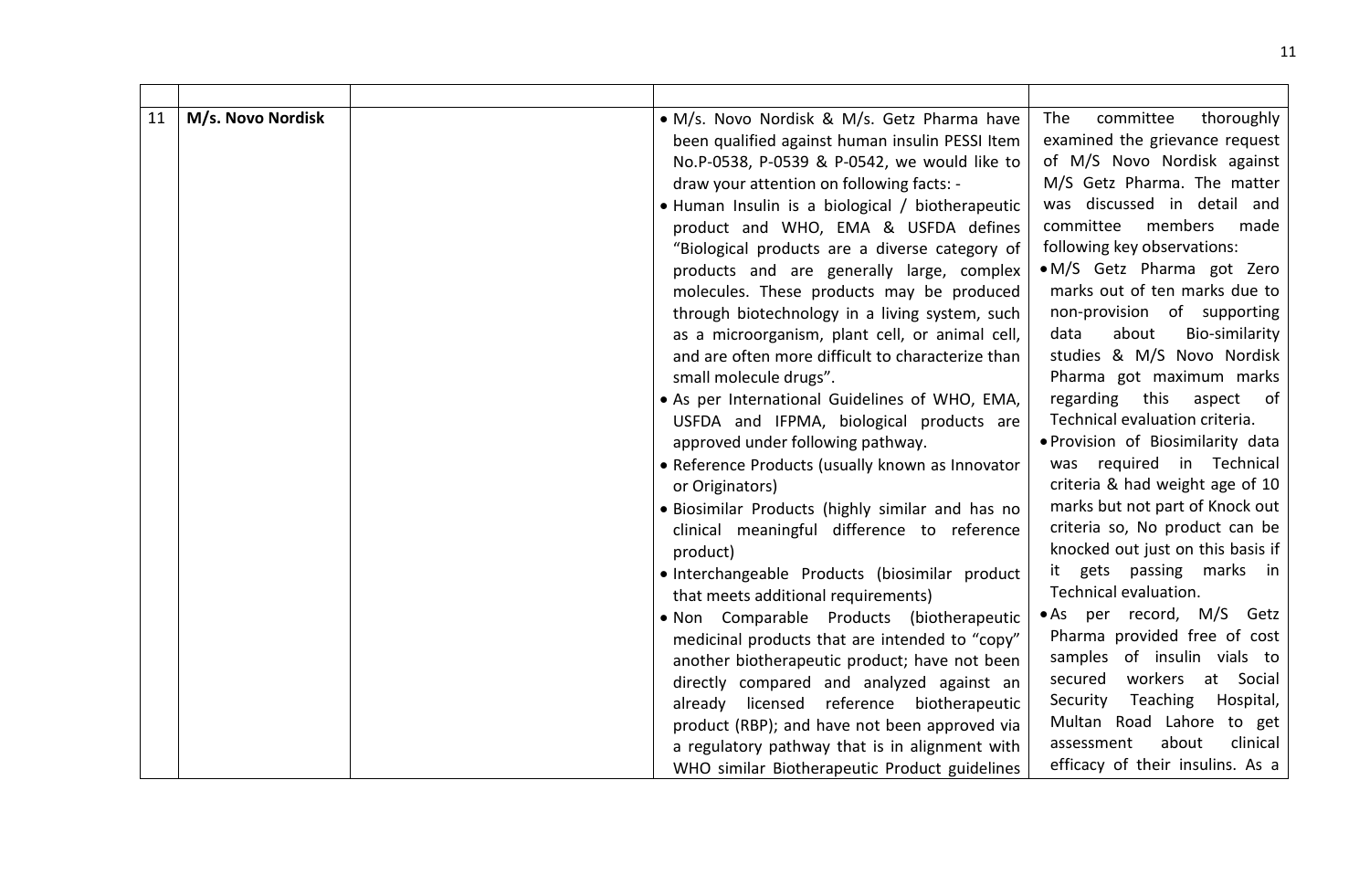|  | that ensure quality, safety, and efficacy.       | result of this activity, then Chief |
|--|--------------------------------------------------|-------------------------------------|
|  | . The sole purpose for adaptation to such        | Consultant Physician & Head of      |
|  | stringent criteria by reference countries is to  | Medicines Department, Dr.           |
|  | ensure quality, safety and efficacy as the       | Naeem Dilawar Kazmi also            |
|  | Biologicals / biotherapeutics are complex        | submitted a report to PESSI         |
|  | molecules doe to its large structure thus        | Head Office dated 17-06-2021.       |
|  | rigorous procedure and guidelines has to be      | The Getz Pharma manufactured        |
|  | followed by furnishing detailed<br>studies       | Insulin<br>proved<br>was            |
|  | pertaining to quality, non-clinical and clinical | therapeutically &<br>clinically     |
|  | attributes of products.                          | effective. So,<br>further<br>He     |
|  | · Similar criteria have been adopted by DGHS,    | recommended<br>that<br>the          |
|  | majority of districts (34) and Teaching / allied | abidance of bio equivalence /       |
|  | hospitals in Punjab. Noe limited to that, MCC    | Biosimiliar does not require        |
|  | KPK and Sindh is also following the stringent    | anymore.                            |
|  | criterion where bidder has to submit biosimilar  | · DRAP does not ask any such        |
|  | studies (mandatory parameter) of their quoted    | data essentially for Registration   |
|  | items to prove its quality, safety and efficacy. | of Product & accord registration    |
|  | • M/s. Getz Pharma has been qualified by the     | pharmaceutical<br>firms<br>to       |
|  | technical committee of PESSI without provision   | without any such data so, we        |
|  | of Biosimilar studies of their quoted item i.e.  | have to follow DRAP as it is        |
|  | Insuget. The said product has been failed to     | more competent & stringent          |
|  | comply and provide Biosimilar studies in all     | regulatory body of Pakistan for     |
|  | above mentioned institutes. Further, safety and  | all types of Pharmaceuticals.       |
|  | efficacy of said product has been question mark  | the<br>Hence<br>committee           |
|  | in various expert committee reports as           | recommended to turn down the        |
|  | attached. Even the said matter was placed        | request of firm because all         |
|  | before Hon'ble Multan High Court as well in      | products must be technically        |
|  | W.P. No.13614/2020 and Hon'ble Lahore High       | evaluated only based upon the       |
|  | Court Writ Petition 7020/2020 where the          | evaluation criteria of bidding      |
|  | judgement has categorically stressed the need    | documents.                          |
|  | of biosimilarity studies for Insulin product to  |                                     |
|  | ensure quality, safety and efficacy in line with |                                     |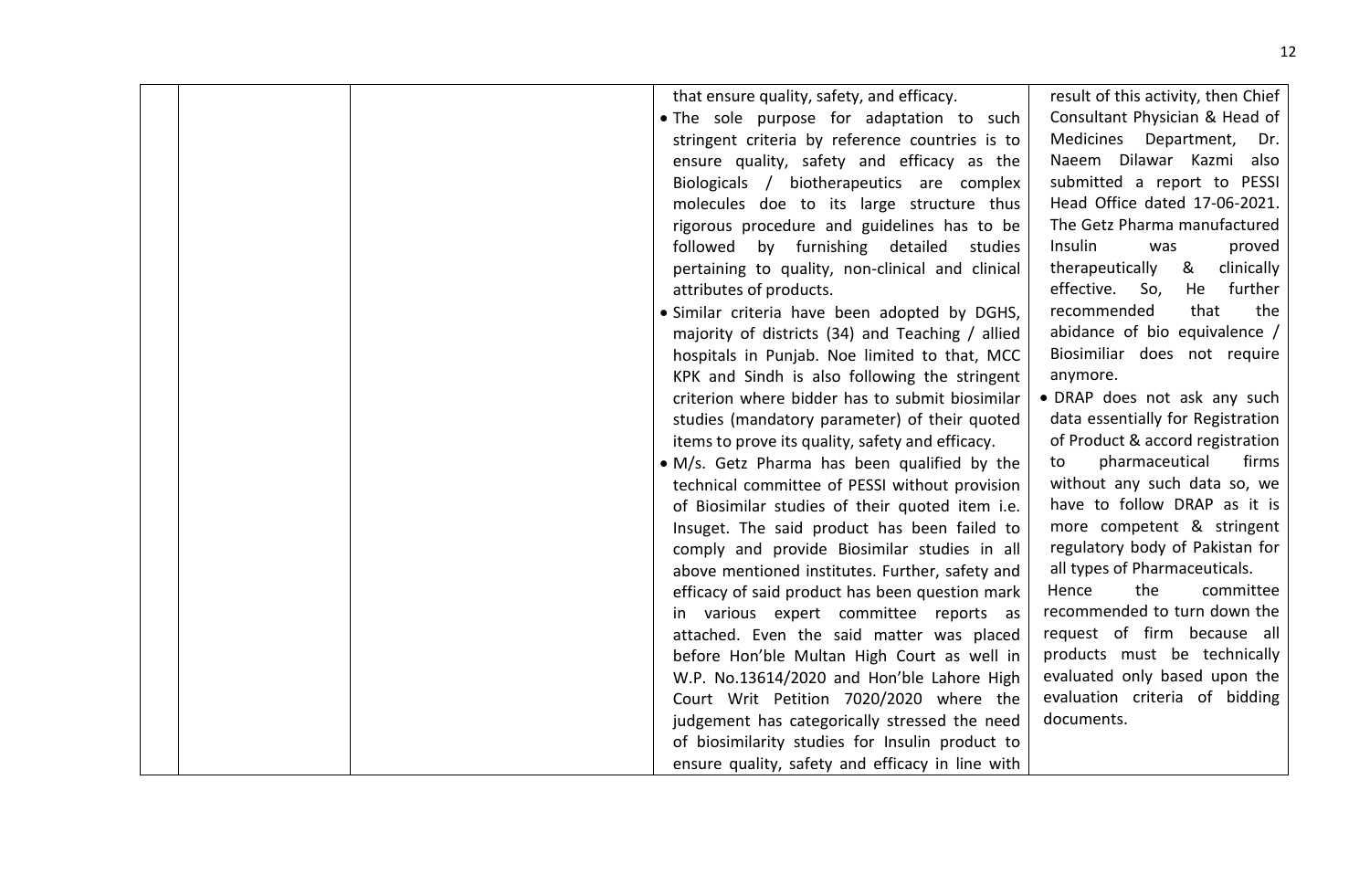|                                          | globally accepted criteria of WHO, EMA and                                                                                                                                                                                                                                                                                                                                                                                                                                                                                                                                                                                                                                                                                                                                                                                                                        |                                                                                                                                                                                                                                                                                                                                                |
|------------------------------------------|-------------------------------------------------------------------------------------------------------------------------------------------------------------------------------------------------------------------------------------------------------------------------------------------------------------------------------------------------------------------------------------------------------------------------------------------------------------------------------------------------------------------------------------------------------------------------------------------------------------------------------------------------------------------------------------------------------------------------------------------------------------------------------------------------------------------------------------------------------------------|------------------------------------------------------------------------------------------------------------------------------------------------------------------------------------------------------------------------------------------------------------------------------------------------------------------------------------------------|
|                                          | USFDA guidelines.<br>. Last but not least, we would also to draw your<br>kind attention that PESSI Institute from last<br>many years (approx. 10 years) has been<br>following the stringent criteria & technically<br>disquality generic insulins in larger interest of<br>diabetic patients, as the other qualified generic<br>insulin product FY 2022-23, do not match in<br>quality, efficacy, safety, shelf life age, bio<br>similarity, EMA certification but unfortunately<br>this time it has been overlooked thus in wake of<br>above precedence, international guidelines and<br>recommendations, re-evaluation is requested<br>for insulin products so that patients can get<br>medicines complaint with quality, safety and<br>efficacy parameters.<br>. In view of above, it is requested that re-<br>evaluation may be considered in larger interest |                                                                                                                                                                                                                                                                                                                                                |
|                                          | of patients, as the other qualified generic insulin<br>product, do not match in quality, efficacy,                                                                                                                                                                                                                                                                                                                                                                                                                                                                                                                                                                                                                                                                                                                                                                |                                                                                                                                                                                                                                                                                                                                                |
|                                          | safety, shelf life age, bio similarity.                                                                                                                                                                                                                                                                                                                                                                                                                                                                                                                                                                                                                                                                                                                                                                                                                           |                                                                                                                                                                                                                                                                                                                                                |
| M/s.<br>12<br>K.M.<br><b>Enterprises</b> | • We are requesting to you please check the past<br>performance of Syah Impex Brand name Shifa,<br>Silver Surgical Pvt Ltd. Brand Green.<br>. Please re-evaluate the samples from your<br>honorable end-user regarding the quality of IV<br>Cannula of all sizes and Disposable Syringes.                                                                                                                                                                                                                                                                                                                                                                                                                                                                                                                                                                         | The committee examined the<br>thoroughly<br>grievance<br>and<br>checked the past performance of<br>Syah Impex and Silver surgical<br>Ltd.<br>The<br>M/s<br>Pvt.<br>K.M<br>Enterprises was not successful in<br>providing<br>supporting<br>any<br>document against both firms.<br>Therefore<br>the<br>committee<br>recommended to turn down the |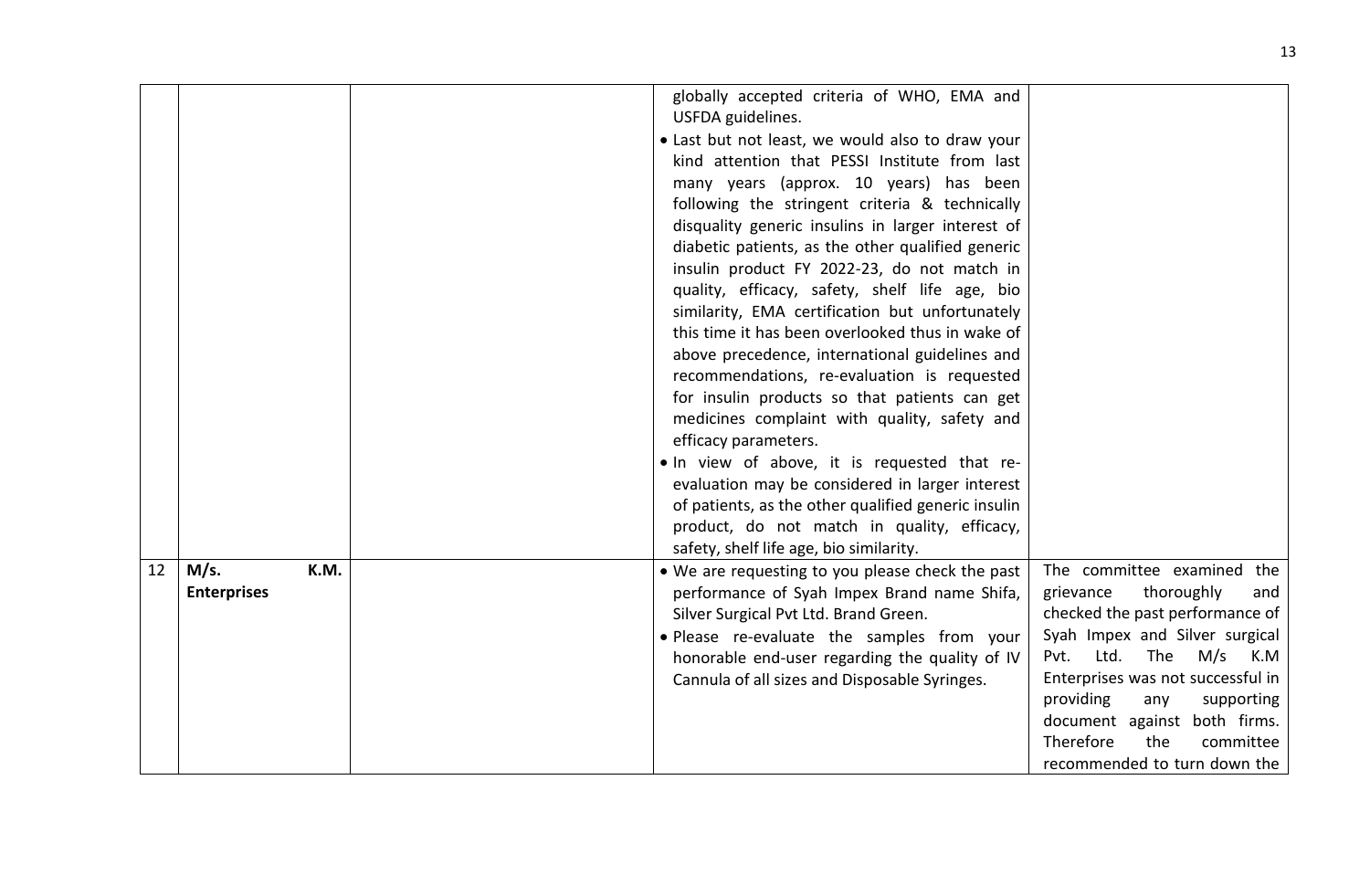|     |                                                               |                                                                             |                                                                                                                                                                                                                       | grievance of firm.                                                                                                                                                                                                                                                                                                                                                                                                                                                                                                                                                                                                                                                                                                                                                                             |
|-----|---------------------------------------------------------------|-----------------------------------------------------------------------------|-----------------------------------------------------------------------------------------------------------------------------------------------------------------------------------------------------------------------|------------------------------------------------------------------------------------------------------------------------------------------------------------------------------------------------------------------------------------------------------------------------------------------------------------------------------------------------------------------------------------------------------------------------------------------------------------------------------------------------------------------------------------------------------------------------------------------------------------------------------------------------------------------------------------------------------------------------------------------------------------------------------------------------|
| 13  | <b>Caylex</b><br>M/s.<br><b>Pharmaceuticals</b><br>(Pvt) Ltd. | Sample was not available                                                    | . We are unable to provide sample of all quoted<br>products in time due to death of real cousin of<br>CEO.<br>. It is certainly requested to consider and firm<br>provided the samples before Grievance<br>Committee. | $\bullet$ The<br>committee<br>thoroughly<br>examined the request of the<br>firm and recommended that<br>sample of firm may be accepted<br>in favor of healthy competition<br>between the firm, so grievance<br>committee recommended to<br>accept the request of the firm.<br>Furthermore,<br>Grievance<br>committee also recommended<br>to evaluate each quoted product<br>of the firm as per marking<br>criteria of bidding documents.<br>After evaluation of each quoted<br>product, following items stood<br>responsive<br>1. Tab. Nobar 20mg P-0008<br>2. Tab. No-deris 10mg P-0281<br>3. Cap Azorox 500mg P-0483<br>4. Cap Azorox 250mg P-0483<br>5. Tab. Montelex 10mg P-0615<br>Susp. Azorox DS P-0512<br>6.<br>7. Susp. Azorox 200mg/5ml P-<br>0512<br>Tab. Cardistatin 20mg P-<br>8. |
|     |                                                               |                                                                             |                                                                                                                                                                                                                       | 0111                                                                                                                                                                                                                                                                                                                                                                                                                                                                                                                                                                                                                                                                                                                                                                                           |
| 14. | $M/s.$ MTI<br><b>Medical</b><br>(Pvt) Ltd.                    | Non-submission of Purchase Order as<br>Experience and Batch capacity record | · We are declared Non-Responsive against<br>Technical Evaluation No.P-0005, P-0006, P-0014,<br>P-0076, P-0079, P-0478, P-0487, P-0488, P-0490<br>due to non-submission of Purchase Order as                           | The<br>committee<br>thoroughly<br>examined the request of the firm<br>through examination of complete<br>Technical Bid submitted by M/s.                                                                                                                                                                                                                                                                                                                                                                                                                                                                                                                                                                                                                                                       |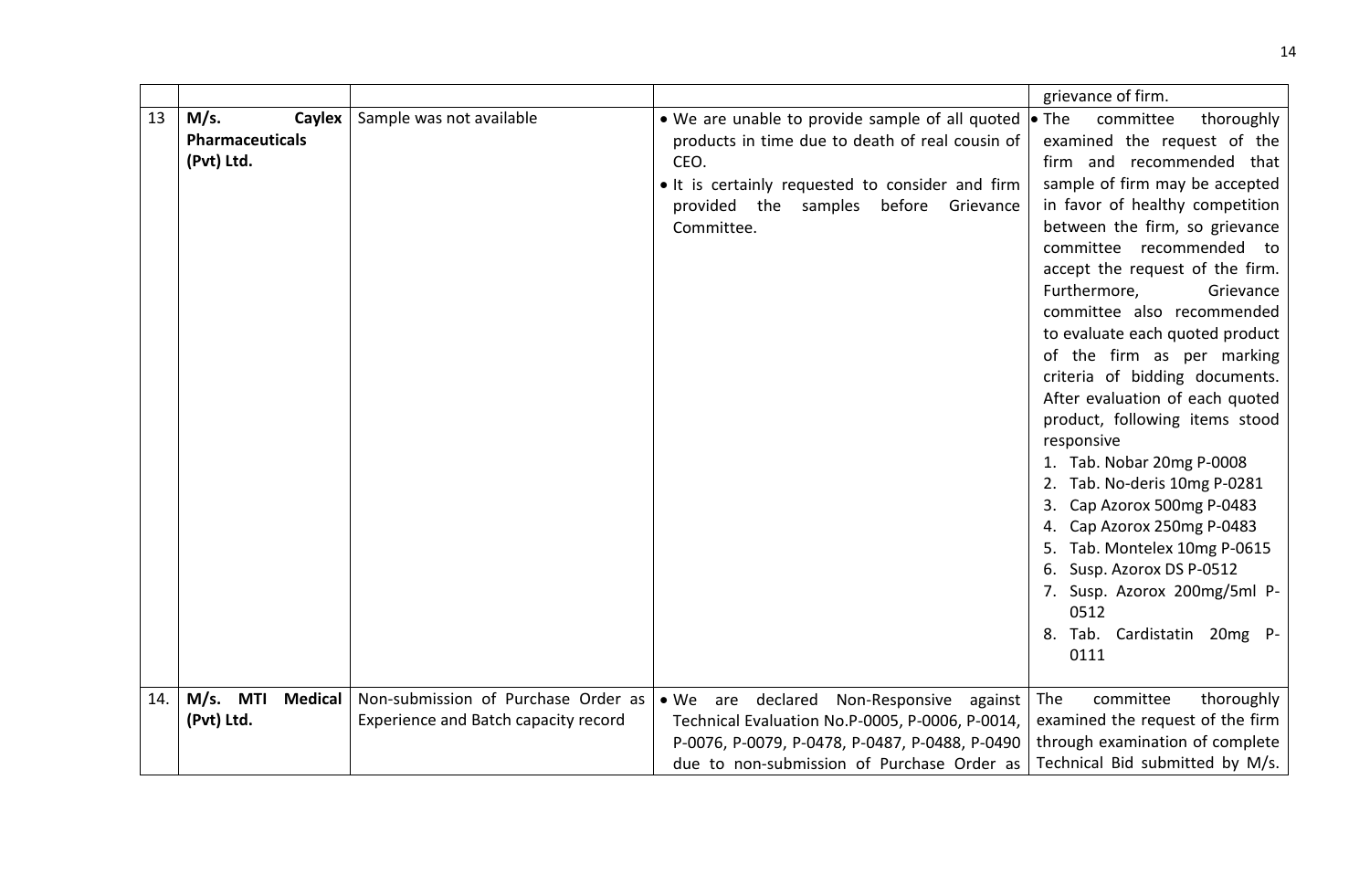|     |                        |                                          | Experience and Batch capacity record. As we    | MTI Medical (Pvt) Ltd. The firm                                |
|-----|------------------------|------------------------------------------|------------------------------------------------|----------------------------------------------------------------|
|     |                        |                                          | have already attached the documents with the   | representatives were able to                                   |
|     |                        |                                          | bid (copies attached).                         | show or prove attachment or                                    |
|     |                        |                                          | . We request your kind attention to review and | availability of requisite sufficient                           |
|     |                        |                                          | accept the grievance and declare the firm      | data about only Product i.e. PESSI                             |
|     |                        |                                          | Responsive                                     | No. P-0487. The firm also                                      |
|     |                        |                                          |                                                | attached supply orders for some                                |
|     |                        |                                          |                                                | Products but The total quantities                              |
|     |                        |                                          |                                                | mentioned in said supply orders                                |
|     |                        |                                          |                                                | were far less as compared to                                   |
|     |                        |                                          |                                                | advertised quantities so could not                             |
|     |                        |                                          |                                                | get maximum marks in Technical                                 |
|     |                        |                                          |                                                | evaluation.<br>The<br>grievance                                |
|     |                        |                                          |                                                | committee verified the total                                   |
|     |                        |                                          |                                                | marks for each quoted product                                  |
|     |                        |                                          |                                                | addition of marks of<br>after                                  |
|     |                        |                                          |                                                | documents available in Technical                               |
|     |                        |                                          |                                                | Bid. Only Products i.e. PESSI NO.                              |
|     |                        |                                          |                                                | P-0487 could be able to get                                    |
|     |                        |                                          |                                                | passing marks but all other                                    |
|     |                        |                                          |                                                | remaining Products could not get                               |
|     |                        |                                          |                                                | minimum qualifying marks in                                    |
|     |                        |                                          |                                                | Technical Evaluation. So, the<br>committee only recommended to |
|     |                        |                                          |                                                | consider only Product with PESSI                               |
|     |                        |                                          |                                                | NO. 0487 as Responsive but all                                 |
|     |                        |                                          |                                                | remaining Products remained as                                 |
|     |                        |                                          |                                                | Non-responsive.                                                |
| 15. | M/s.<br><b>Saffron</b> | Lack of experience batch history against | • The Company declared Non-Responsive against  | The<br>committee<br>thoroughly                                 |
|     | <b>Pharmaceuticals</b> | Item No.P-0008, P-0245, P-0305, P-       | Item No.P-0008, P-0245, P-0305, P-0827, P-     | examined the request of the firm                               |
|     | (Pvt) Ltd.             | 0827, P-0106, P-0135, P-0699 and non     | 0106, P-0135, P-0699 due to lack of experience | complete<br>Technical Bid<br>and                               |
|     |                        | provision of samples against Item No.P-  | batch history and against Item No.P-106, P-    | submitted<br>M/S<br>Saffron<br>by                              |
|     |                        |                                          |                                                |                                                                |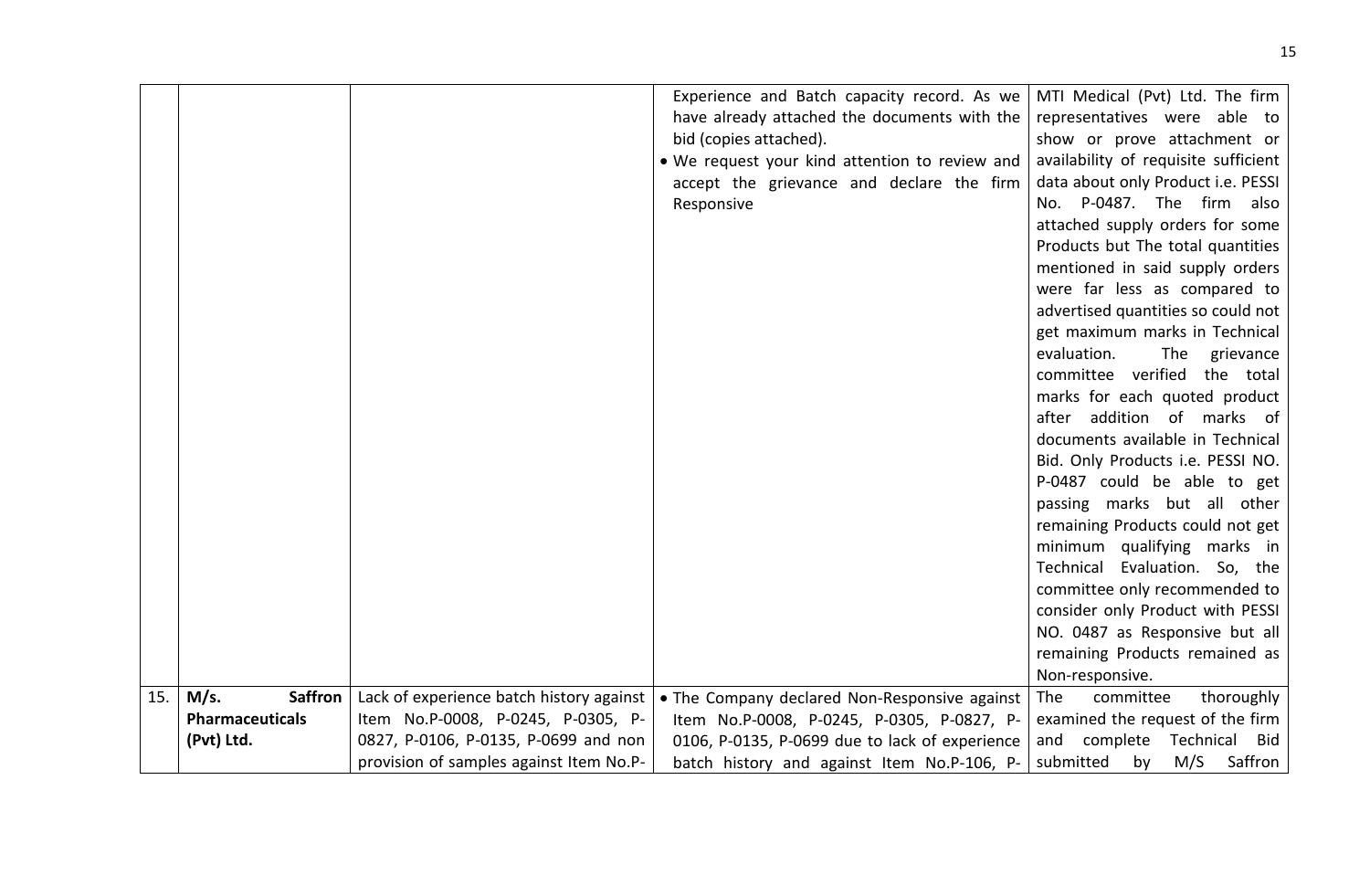| 16. | M/s.<br>Martin<br><b>Dow</b><br><b>Marker</b> | 106, P-0135, P-0699<br>Due to typographic error                            | 0135, P-0699 due to non provision of samples.<br>• We would like to mention that we attached the<br>different purchase orders in order to fulfill the<br>experience criteria along with technical bid, but<br>for satisfaction again attached the same.<br>• Furthermore, our samples were supplied in two<br>couriers, one of them was received on time but<br>other one was received late due to which we<br>were not able to submit the samples on time.<br>. We humbly request you to re-evaluate and<br>declare a responsive firm.<br>• We have quoted Piroxicam 20mg Tab. / Cap. is P-<br>0197 but you evaluated us and declare<br>responsive Piroxicam 10mg Tab. / Cap. that we<br>didn't even quote.<br>. We would like to request you as this error is<br>from your end kindly rectify this error and<br>evaluate against said item and declare<br>responsive. | Pharmaceuticals. The required<br>documents regarding<br>Product<br>experience & Batch history etc.<br>were not attached din Technical<br>Bid of the firm. The Firm<br>Representatives also could not be<br>able to trace the requisite and<br>deficient documents in Submitted<br>Technical Bid. So, the grievance<br>committee recommended<br>to<br>reject the grievance of firm.<br>$\bullet$ The<br>committee<br>thoroughly<br>examined the request of the<br>firm and found that M/S Martin<br>Dow Marker offered in its<br>Technical bid Piroxicam 20mg<br>Tab. /Cap. With PESSI No. P-<br>0197 but due to typographical<br>error 10mg was mentioned in<br>result of Technical evaluation.<br>after<br>examination<br>So,<br>of<br>Technical Bid of firm Committee<br>recommended that approval<br>may be accorded to consider it<br>as Piroxicam 20mg instead of<br>10 <sub>mg</sub> . |
|-----|-----------------------------------------------|----------------------------------------------------------------------------|-------------------------------------------------------------------------------------------------------------------------------------------------------------------------------------------------------------------------------------------------------------------------------------------------------------------------------------------------------------------------------------------------------------------------------------------------------------------------------------------------------------------------------------------------------------------------------------------------------------------------------------------------------------------------------------------------------------------------------------------------------------------------------------------------------------------------------------------------------------------------|----------------------------------------------------------------------------------------------------------------------------------------------------------------------------------------------------------------------------------------------------------------------------------------------------------------------------------------------------------------------------------------------------------------------------------------------------------------------------------------------------------------------------------------------------------------------------------------------------------------------------------------------------------------------------------------------------------------------------------------------------------------------------------------------------------------------------------------------------------------------------------------------|
| 17. | M/s.<br><b>Moringa</b>                        |                                                                            | . We came to know that our quoted products are                                                                                                                                                                                                                                                                                                                                                                                                                                                                                                                                                                                                                                                                                                                                                                                                                          | $\bullet$ The<br>committee<br>thoroughly                                                                                                                                                                                                                                                                                                                                                                                                                                                                                                                                                                                                                                                                                                                                                                                                                                                     |
|     | <b>Pharmaceuticals</b>                        | Sr. No. 245, experience not attached.<br>less technical staff information. | qualified in compulsory criteria Non Responsive<br>in marking criteria.<br>· Sr.No.245 (P-0245): We have attached our<br>market experience, sale summaries, invoices<br>and supply orders along with our technical                                                                                                                                                                                                                                                                                                                                                                                                                                                                                                                                                                                                                                                      | examined the request of the<br>and<br>examination<br>of<br>firm<br>complete<br>Technical<br><b>Bid</b><br>submitted<br>Moringa<br>by<br>firm<br>Pharmaceuticals.<br>The                                                                                                                                                                                                                                                                                                                                                                                                                                                                                                                                                                                                                                                                                                                      |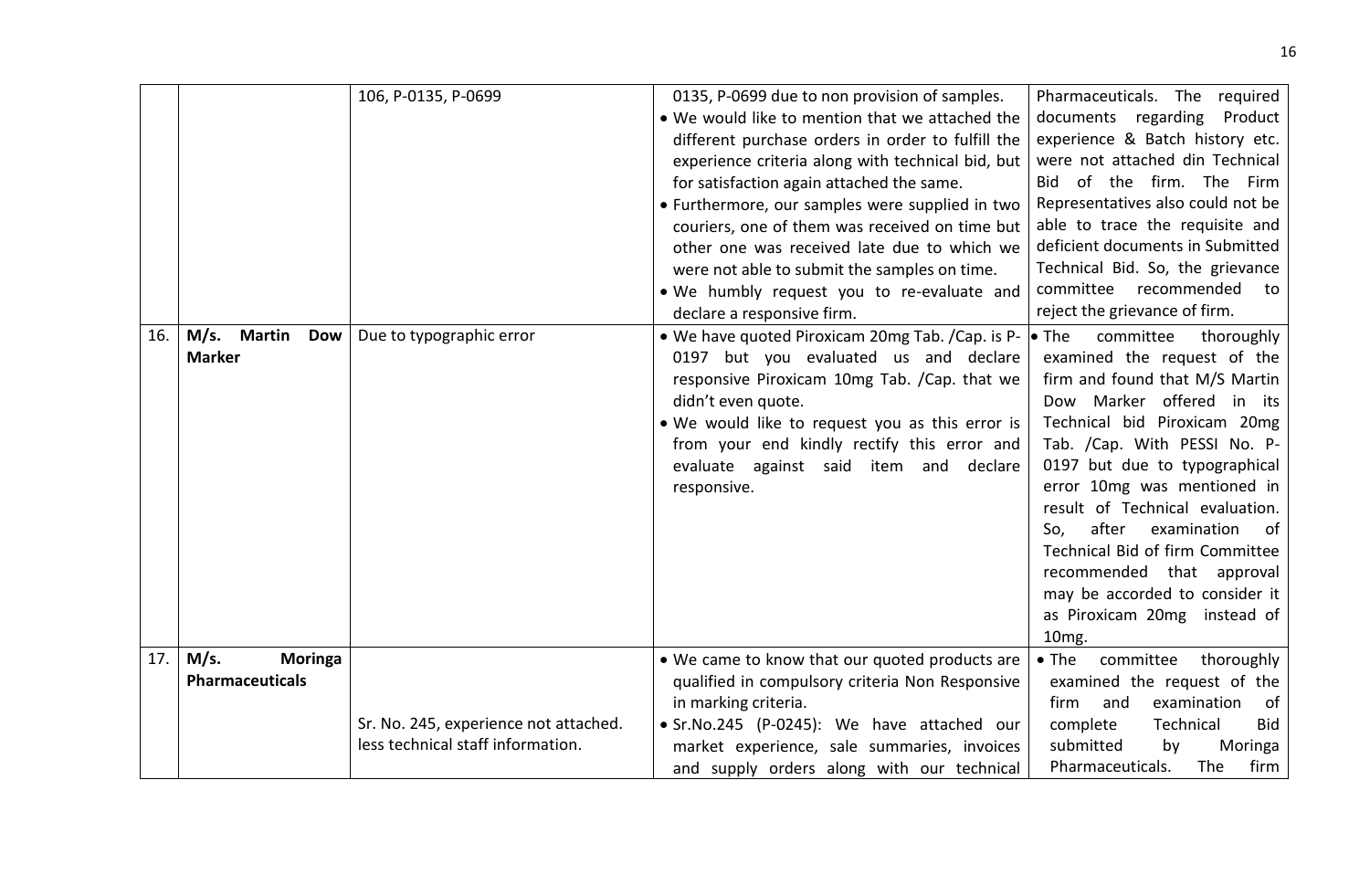| Less market experience<br>and<br>less<br>technical staff information.     | proposal. According to our sale of above quoted<br>item is above 100% of advertised quantity so<br>give 20 marks in experience. We have already<br>attached our technical proposal but department<br>gave 2 marks instead of 5 marks. Please review<br>and consider it and include the missing number<br>in technically evaluation and give 70 marks<br>instead of 47 marks.<br>· Sr.No.432 (P-0432): We have attached our<br>market experience, sale summaries, invoices<br>and supply orders along with our technical<br>proposal. According to our sale of above quoted<br>item is above 100% of advertised quantity so<br>give 20 marks in experience. We have already<br>attached our technical proposal but department<br>gave 2 marks instead of 5 marks. Please review<br>and consider it and include the missing number<br>in technically evaluation and give 70 marks<br>instead of 57 marks. | offered<br>representative was<br>opportunity to show or prove<br>attachment or availability of<br>requisite Technical Staff list in<br>its submitted Technical Bid. So,<br>the marks of said list were<br>added in evaluation of quoted<br>Products of this firm. The firm<br>attached in Technical Bid a<br>simple list of sales summary of<br>quoted Products generated by<br>its own system. No supply<br>orders were<br>attached or<br>provided that were issued with<br>by<br>signatures<br>competent<br>authorities of Public & Private<br>sector so the data was not<br>verifiable. Some invoices were<br>also attached for some quoted |
|---------------------------------------------------------------------------|---------------------------------------------------------------------------------------------------------------------------------------------------------------------------------------------------------------------------------------------------------------------------------------------------------------------------------------------------------------------------------------------------------------------------------------------------------------------------------------------------------------------------------------------------------------------------------------------------------------------------------------------------------------------------------------------------------------------------------------------------------------------------------------------------------------------------------------------------------------------------------------------------------|------------------------------------------------------------------------------------------------------------------------------------------------------------------------------------------------------------------------------------------------------------------------------------------------------------------------------------------------------------------------------------------------------------------------------------------------------------------------------------------------------------------------------------------------------------------------------------------------------------------------------------------------|
| Less market experience<br>and<br>less<br>technical staff information.     | · Sr.No.493 (P-0493): We have attached our<br>market experience, sale summaries, invoices<br>and supply orders along with our technical<br>proposal. According to our sale of above quoted<br>item is above 100% of advertised quantity so<br>give 20 marks in experience. We have already<br>attached our technical proposal but department<br>gave 2 marks instead of 5 marks. Please review<br>and consider it and include the missing number<br>in technically evaluation and give 70 marks<br>instead of 57 marks.                                                                                                                                                                                                                                                                                                                                                                                 | products.<br>The<br>grievance<br>committee members verified<br>the total marks for each quoted<br>product after addition of marks<br>of documents available in<br>Technical Bid. Only 02 Products<br>i.e. PESSI NO. P-0432 & P-0493<br>could be able to get passing<br>marks but all other remaining<br>Products<br>could<br>not<br>get<br>minimum qualifying marks in                                                                                                                                                                                                                                                                         |
| market<br>experience<br>No<br>and<br>less<br>technical staff information. | • Sr.No.512 (P-0512): We have attached our<br>market experience, sale summaries, invoices                                                                                                                                                                                                                                                                                                                                                                                                                                                                                                                                                                                                                                                                                                                                                                                                               | Technical Evaluation. So, the<br>committee only recommended                                                                                                                                                                                                                                                                                                                                                                                                                                                                                                                                                                                    |